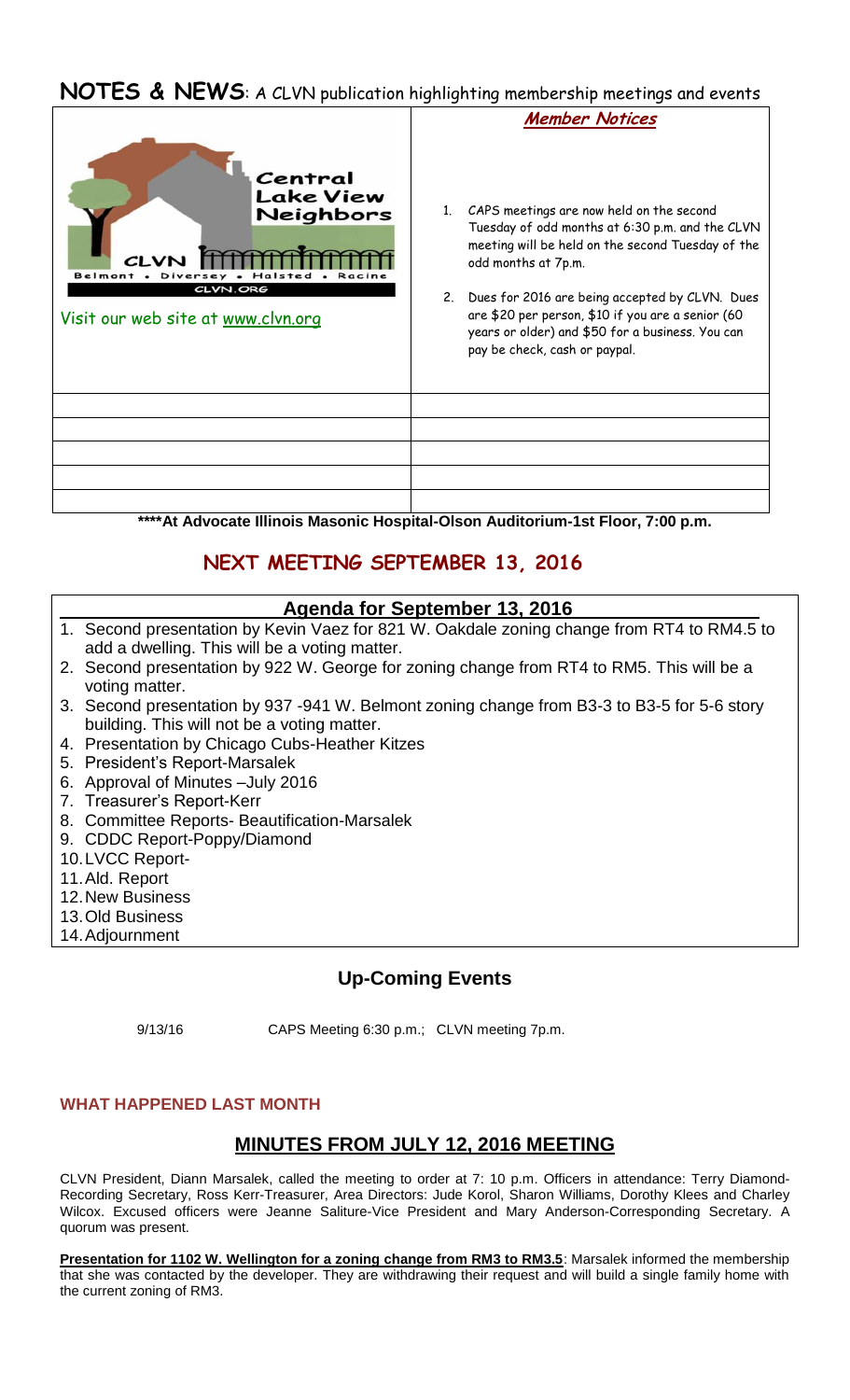Presentation for 821 W. Oakdale for a zoning change from RT4 to RM5: Attorney John Pikarski and Kevin Vaez presented at the meeting. Pikarski is a land use attorney and Vaez is the owner of the property. The owner seeks to improve the property which consists of a stone and brick 3 unit dwelling. There is a garden level space that is used as a space for storage and utilities. The owner seeks to convert the garden space into a dwelling. The exterior of the building would remain the same with only work being done to the interior. The owner has owned the property for 1.5 years and does not live on site. The owner has not contacted to adjoining neighbors to get their approval or reaction. Currently, there are 3 spots for parking and no additional parking would be offered. The property would need to receive a zoning change and a variance. The area was previously zoned RM5 and was downzoned about 16 years ago to RT4. The owner and his lawyer contact the alderman's office who told them to come to CLVN. The owner would like to have 4 units in his building like other existing buildings have now. The unit would have a measurement of floor to ceiling of 7 feet. The unit could have 3 bedrooms and he would charge rent of \$2200-\$2500.00 per month. The unit would be 1507 sq. feet. The owner would do a restrictive covenant and downzone the building back to RT4 after the permits have been secured. It was not practical to combine the basement with the first floor and have a unit with 5-6 bedrooms. A suggestion was made to get letters of support from the neighbors before the next presentation. The matter was referred by Marsalek to the CLVN Planning and Zoning Committee for further review of this request. A second presentation will be made at the September 13, 2016 meeting.

**Presentation for 922 W. George for a zoning change from RT4 to RM5:** Attorney Jack George made the presentation with representatives from the Golub Company. Golub acquired the property in April 2016 which consists of 12 units. The zoning is RT4 which does not permit for 12 units. They need a zoning change to RM5. No changes will be made to the building which consists of 6250 sq. ft. If they seek financing in the future they would need the required proper zoning. They will be on the zoning committee agenda for a zoning change on September 13, 2016. They will return for a second presentation on September 13, 2016 and the matter was referred to the CLVN Planning and Zoning committee for review. (Note: After the July 12, 2016 meeting it was learned that the building has 11 existing units, the owner is planning on adding an additional unit in the basement to increase the total count to 12 units).

**Presentation for 937-941 W. Belmont for a zoning change from B3-3 to B3-5 to have 6 stories**: Sarah Barnes of Samuel Banks Law Office made the presentation with GW Properties. They purchased 2 parcels of land directly to the east of the Belmont El. There is an existing CTA easement on the property immediately to the east of the el in which they can't build anything on, or over the easement. The current zoning is B3-3 and they seek B3-5. There is no B3-4 zoning. The building would house 5 stories and a recessed penthouse on the  $6<sup>th</sup>$  floor. The building would be a mixed use with a restaurant at grade level with outdoor seating. The second floor would consist of retail or medical spaces. There would be apartments or offices on the remaining floors. The building would act as a buffer for the noise of the el. No parking is required as this project is a transit oriented development. A member commented he liked the current design and thought the proposed building looked beautiful. They chose not to keep the building in its current state to rehab as it is small and requires many repairs. The alley is 24 feet wide. A truck could turn into and fit in the proposed loading dock area and there is a space in the rear of the building for enclosed trash containers. There would be bike parking in the basement or on the first floor. They hope to file as a Type 1 zoning in which the City requires bike parking. If they chose to make the building residential they would have 18-24 units and 10% would be affordable housing. The second option to make the building commercial spaces such as offices and businesses. Approximately 6 units would be located on an upper floor. The current height is 65 feet and the proposed height would be 78 or 79 feet. The CTA can lease up to 10 parking spots to the building. They would also consider doing a green roof. They would work with the City and CTA to stage construction to avoid peak times for el traffic. They also need a project name. They have been working on this project for over a year and have met several times with the CTA. They are open to our input on the style and function of the building. They are aiming to have plans by the fall.

**President's Report:** The 2016 CAPS/CLVN schedule is Sept. 13 and Nov. 8. Thanks to all who attended the CLVN Beer Tasting at George Street Pub. A special thanks to George Street Pub for hosting us and Jude Korol for her work on the event. We had a great turn out for our first summer movie on June 17 "Annie". The second movie is scheduled for July 15 "Inside Out" at Hawthorne. CLVN is working on obtaining our own 501 c 3 non for profit status. Marsalek attended the "Keeping It Real" forum sponsored by the Chicago Police in which former burglars spoke about their crimes and what they look for to burglarize a home or garage. Please remember to lock doors, windows, garages and do not advertize when you will not be home on social media. Thanks to all who bartended at the CLMA Music Fest in May. A post pride meeting is being scheduled for Marsalek to attend. If you have comments good or bad about the parade let me know so I can share the comments with the City and parade organizer. Pompei has closed at Sheffield and Wellington.

**Approval of Minutes**: A motion was made by Terry Diamond and seconded by Ross Kerr to approve the May 10, 2016 minutes. The motion passed unanimously.

**Treasurer's Report:** Ross reported a balance in all CLVN accounts of \$17,404.19. We still owe money for the Agassiz Project which will come from the CLVN Beautification Fund. We had several successful fundraisers with the following made: \$620 from the Beer Tasting, \$60 from the movie in June, \$859 from the beer tent tips at the music fest, \$750 from the flower sale. We have 166 active paid members with 46 of those members who paid on paypal and 21 are business members. We were approved by the IRS for our 501 C 3 status and more forms are being submitted.

**Beautification Committee Report**: Marsalek reported work will still be done on the boxes at Agassiz to raise their height. The landscaper has been busy with other projects. We also hope to do a few more boxes on George and Wolfram at the school.

**CDDC Report**: Diamond reported the May meeting was cancelled. The next meeting is July 27, 2016 at Ann Sather's.

**Planning & Zoning Committee Report:** Poppy reported the next meeting will be August 1, 2016 to review the matters discussed tonight.